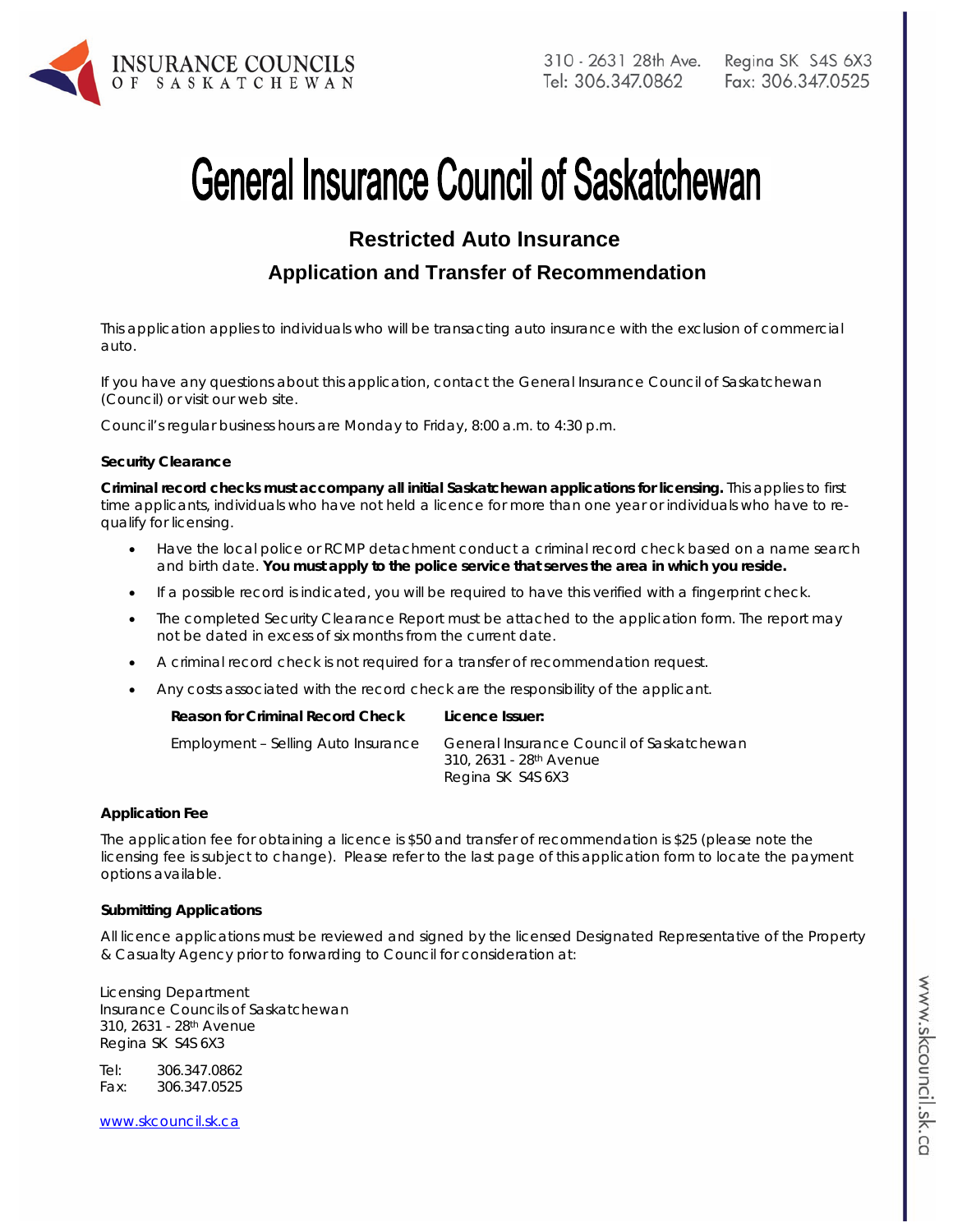

| <b>General Insurance Council</b><br>of Saskatchewan                                                                                          | For office use only<br>Licence Number<br>Date Issued | <b>Received Date</b>       |  |
|----------------------------------------------------------------------------------------------------------------------------------------------|------------------------------------------------------|----------------------------|--|
| <b>Restricted Auto Insurance</b>                                                                                                             |                                                      |                            |  |
| Application - \$50<br>$\Box$                                                                                                                 | Date Processed                                       |                            |  |
| Transfer of Recommendation - \$25                                                                                                            |                                                      |                            |  |
| Part A: Identification Information                                                                                                           |                                                      | Male<br>$\mathbf{I}$       |  |
|                                                                                                                                              |                                                      | l l<br>Female              |  |
| Mrs.<br>$\Box$ Miss<br>$\Box$<br>Mr.<br>$\Box$<br>$\Box$ Ms.                                                                                 | <b>Birth Date</b><br>month day year                  |                            |  |
| Legal Last Name<br>Legal First Name (in full)                                                                                                |                                                      | Legal Middle Name(s)       |  |
| <b>Preferred First Name</b>                                                                                                                  |                                                      | Maiden Name                |  |
| Previous Surname(s)                                                                                                                          |                                                      |                            |  |
| 1. Are you a permanent resident or citizen of Canada?<br>$\square$ No<br>$\Box$ Yes<br>If you have answered yes, do not complete question 2. |                                                      |                            |  |
| 2. Are you a citizen of another country that holds a valid work permit or Immigrant Visa in<br>Canada? If yes, please attach a copy.         |                                                      | $\square$ No<br>$\Box$ Yes |  |
| If you answered no to either question, please provide an explanation on a separate sheet of paper and attach it<br>to this application form. |                                                      |                            |  |
| Place of residence                                                                                                                           |                                                      |                            |  |
| Number and Street, Apt., Box #                                                                                                               |                                                      |                            |  |
|                                                                                                                                              |                                                      |                            |  |
| City/Town                                                                                                                                    | Province/State                                       | Postal/Zip Code            |  |
|                                                                                                                                              |                                                      |                            |  |
| Personal Telephone<br>Personal Fax                                                                                                           |                                                      | Personal Cell              |  |
| Personal E-mail                                                                                                                              |                                                      |                            |  |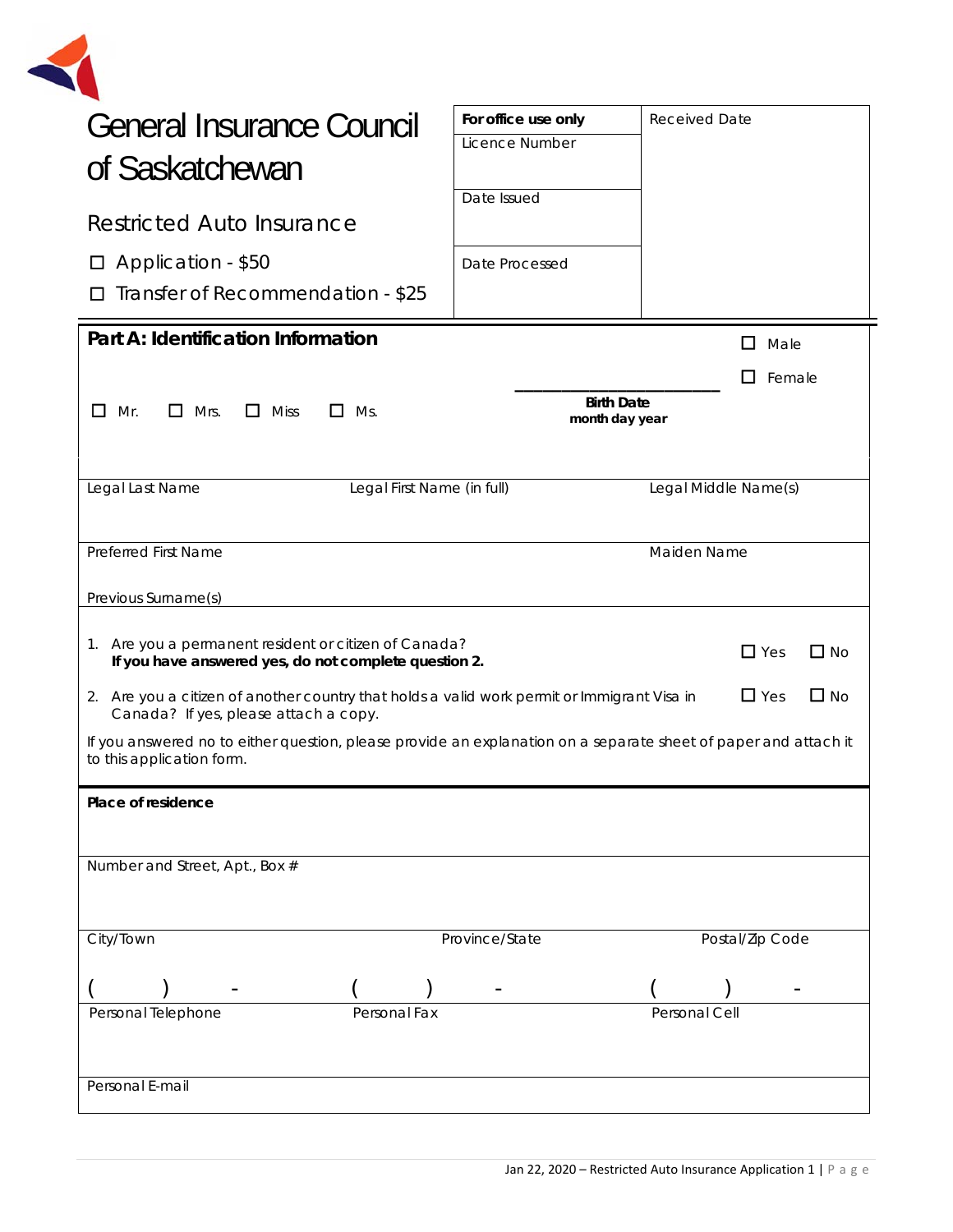

| Name of agency and business address where you will be employed. This is the address mail will be sent to. (complete                                                                                                       |  |  |
|---------------------------------------------------------------------------------------------------------------------------------------------------------------------------------------------------------------------------|--|--|
| only if different than place of residence)                                                                                                                                                                                |  |  |
|                                                                                                                                                                                                                           |  |  |
| Business name (if applicable)                                                                                                                                                                                             |  |  |
|                                                                                                                                                                                                                           |  |  |
|                                                                                                                                                                                                                           |  |  |
| Number, Street, Suite # and/or Box #                                                                                                                                                                                      |  |  |
|                                                                                                                                                                                                                           |  |  |
| City/Town<br>Province/State<br>Postal/Zip Code                                                                                                                                                                            |  |  |
|                                                                                                                                                                                                                           |  |  |
| ext                                                                                                                                                                                                                       |  |  |
| <b>Business Telephone</b><br><b>Business Fax</b>                                                                                                                                                                          |  |  |
|                                                                                                                                                                                                                           |  |  |
| <b>Business E-mail</b>                                                                                                                                                                                                    |  |  |
| Part B: Other Recognized Designations and/or Education Obtained                                                                                                                                                           |  |  |
|                                                                                                                                                                                                                           |  |  |
| Highest level of education obtained                                                                                                                                                                                       |  |  |
| $\Box$ GED<br>$\Box$ Other<br>$\Box$ High School Diploma                                                                                                                                                                  |  |  |
| Please identify the insurance designations you currently hold. Attach a copy of the certificate or diploma to this                                                                                                        |  |  |
| application.                                                                                                                                                                                                              |  |  |
|                                                                                                                                                                                                                           |  |  |
| Part C: Examination and/or Experience Information                                                                                                                                                                         |  |  |
|                                                                                                                                                                                                                           |  |  |
| An application for licence will not be accepted unless the applicant has passed the qualifying examination(s) and<br>provided supporting documentation of successful completion.                                          |  |  |
| I have satisfied the following requirements: (Place a check mark in the boxes that apply to this application)                                                                                                             |  |  |
| $\Box$<br>I have successfully passed the General Insurance Council Bylaw Examination; and                                                                                                                                 |  |  |
| $\Box$<br>I have successfully completed the Auto Part 1 Basic Course and Examination and the Auto Part 2 Extension<br>Course and Examination offered by the Insurance Brokers of Association of Saskatchewan; or          |  |  |
| □<br>I have successfully completed the Auto Part 2 Extension Course and Examination offered by the Insurance<br>Brokers Association of Saskatchewan, and the SGI Auto Fund New Issuer Training Course and Examination; or |  |  |
| I have successfully completed the Saskatchewan Automobile Licensing: Restricted Agent Course and<br>$\Box$<br>Examination offered by the Insurance Institute of Canada; or                                                |  |  |
| ப<br>I have successfully completed the Extended Auto Insurance Licensing Course and Examination offered by the<br>Insurance Institute of Canada, and the SGI Auto Fund New Issuer Training Course and Examination.        |  |  |
| Note 1: Individuals must apply for a licence within one year from the date of successful completion of the examination(s).                                                                                                |  |  |
| Note 2: An individual applying for a licence, who has not held an active licence in any jurisdiction in Canada during the past two<br>consecutive years, will be considered a new applicant.                              |  |  |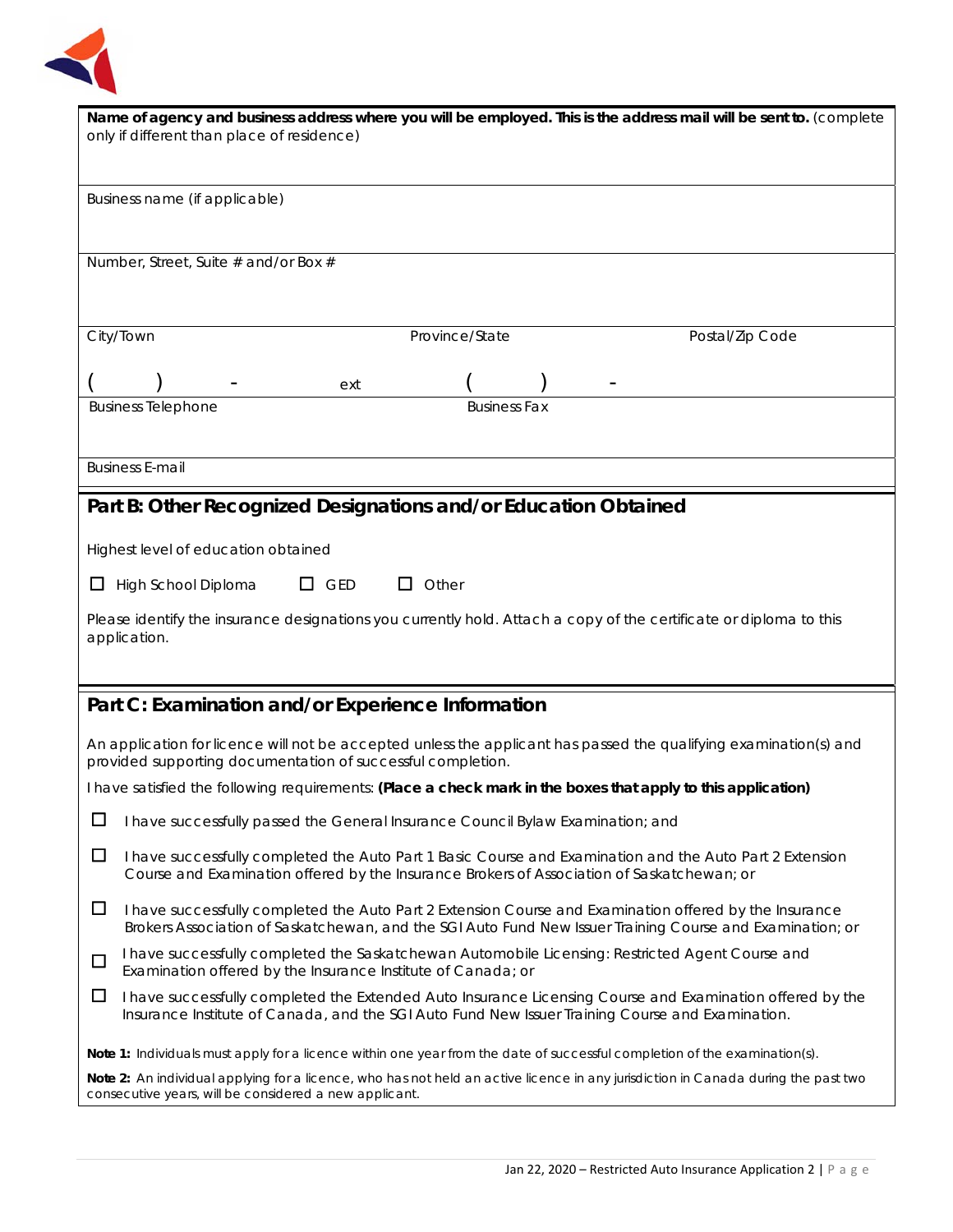

# **Part D: Background**

The following are questions relevant to *The Insurance Act*(Act) regarding trustworthiness and suitability to be licensed.

Please read these questions carefully to ensure all responses are accurate. Inaccurate answers may be considered a material misstatement.

**For any questions where disclosure is required, please provide complete details on a separate sheet of paper and attach to the application form.**

| 1. | Have you ever held an insurance or adjuster<br>licence in Saskatchewan, or anywhere in Canada<br>or in the world?                                                                                                 | 5. | Have you ever been the subject of receivership<br>and/or bankruptcy proceedings, including<br>consumer proposals?                                                                                                                                                                                                                |
|----|-------------------------------------------------------------------------------------------------------------------------------------------------------------------------------------------------------------------|----|----------------------------------------------------------------------------------------------------------------------------------------------------------------------------------------------------------------------------------------------------------------------------------------------------------------------------------|
|    | $\Box$ Nothing to Disclose<br>Disclosure attached                                                                                                                                                                 |    | $\Box$ Nothing to Disclose<br>$\Box$ Disclosure attached                                                                                                                                                                                                                                                                         |
|    | If yes, please provide information about licence year,<br>licence class and jurisdiction.                                                                                                                         |    | If yes, please provide an explanation of the<br>circumstances and a complete copy of the documents<br>involved.                                                                                                                                                                                                                  |
|    |                                                                                                                                                                                                                   |    | This question applies to you personally AND any<br>company in which you are/were a principal shareholder,<br>officer or director or designated representative.                                                                                                                                                                   |
| 2. | Has any licence or registration held by you as an<br>insurance agent, adjuster or for selling any other<br>financial products, ever been suspended or<br>revoked for cause anywhere in Canada or in the<br>world? | 6. | Have you ever been the subject of any complaints,<br>investigations, sanctions or disciplinary actions,<br>including but not limited to, a letter of warning,<br>caution, fine, etc., against you by any financial<br>services regulator, federal regulator (e.g., FINTRAC,<br>CRA, CRTC, Privacy Commissioner, etc.) insurer or |
|    | $\Box$ Nothing to Disclose<br>Disclosure attached                                                                                                                                                                 |    | any other financial services company with which<br>you hold/held a contract, in Canada or anywhere                                                                                                                                                                                                                               |
|    | This question applies to you personally AND any<br>company in which you are/were a principal shareholder,<br>officer or director or designated representative.                                                    |    | in the world?                                                                                                                                                                                                                                                                                                                    |
|    |                                                                                                                                                                                                                   |    | $\Box$ Nothing to Disclose<br>Disclosure attached                                                                                                                                                                                                                                                                                |
|    |                                                                                                                                                                                                                   |    | This question applies to you personally AND any company<br>in which you are/were a principal shareholder, officer or<br>director or designated representative.                                                                                                                                                                   |
| 3. | Have you ever been refused an insurance or<br>adjuster licence or registration for selling financial<br>products or adjusting claims in Canada or<br>anywhere in the world?                                       | 7. | Have you ever been investigated, charged or<br>convicted of any criminal or quasi-criminal offence,<br>in Canada or anywhere in the world?                                                                                                                                                                                       |
|    | $\Box$ Nothing to Disclose<br>$\Box$ Disclosure attached                                                                                                                                                          |    | $\Box$ Nothing to Disclose<br>$\Box$ Disclosure attached                                                                                                                                                                                                                                                                         |
|    | This question applies to you personally AND any<br>company in which you are/were a principal shareholder,<br>officer or director or designated representative.                                                    |    | This question applies to you personally AND any company<br>in which you are/were a principal shareholder, officer or<br>director or designated representative.                                                                                                                                                                   |
| 4. | Do you currently or plan to engage in any business<br>or occupation other than the insurance or<br>adjusting business?                                                                                            | 8. | Have you ever been the subject of any type of<br>legal action, including but not limited to, class<br>action lawsuits or civil actions respecting the<br>business of insurance including adjusting, or any                                                                                                                       |
|    | $\Box$ Disclosure attached<br>$\Box$ Nothing to Disclose                                                                                                                                                          |    | other financial service, in Canada or anywhere in<br>the world?                                                                                                                                                                                                                                                                  |
|    | Please provide the name of the business, occupation<br>details, supervisory responsibilities and date of<br>employment.                                                                                           |    | $\Box$ Nothing to Disclose<br>$\Box$ Disclosure attached                                                                                                                                                                                                                                                                         |
|    | This would include any business that requires a licence or<br>registration or is corporately registered.                                                                                                          |    | This question applies to you personally AND any company<br>in which you are/were a principal shareholder, officer or<br>director or designated representative.                                                                                                                                                                   |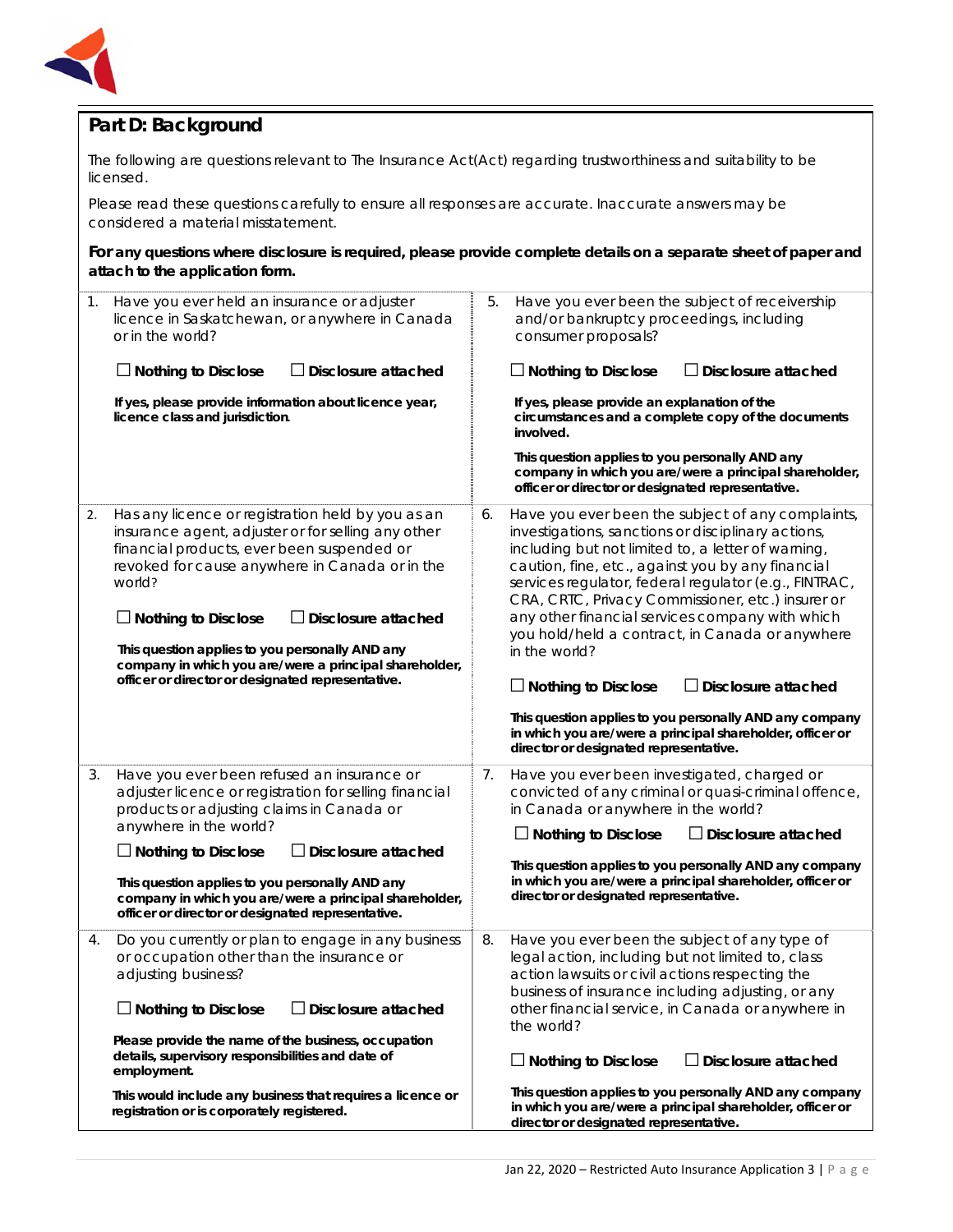

# **Part E: Non-Resident Applicants**

1. Saskatchewan address for service as required by subsection 10-1(3) of *The Insurance Regulations.*

|                                                                                                              |                                                                                                                                                                                                                          |           | <b>SK</b> |             |
|--------------------------------------------------------------------------------------------------------------|--------------------------------------------------------------------------------------------------------------------------------------------------------------------------------------------------------------------------|-----------|-----------|-------------|
|                                                                                                              | Street Address (Box #'s will not be accepted)                                                                                                                                                                            | City/Town | Province  | Postal Code |
| 2.                                                                                                           | A non-resident applicant whose home jurisdiction has a web based licensee search is not required to<br>a)<br>provide a Certificate of Authority/Non-Resident Endorsement. Council will verify the licence status online. |           |           |             |
|                                                                                                              | A non-resident applicant whose home jurisdiction does not have a web based license search, is required<br>b)<br>to provide a Certificate of Authordity/Non-Resident Endorsement with this application.                   |           |           |             |
| What date did you obtain your Restricted Auto Licence in your resident jurisdiction?<br>3.<br>month day year |                                                                                                                                                                                                                          |           |           |             |
| $\mathbf{4}$                                                                                                 | am required to comply with continuing education requirements in my resident<br>iurisdiction?                                                                                                                             |           |           | □ Yes □ No  |

## **Part F: Consent to the Collection, Use and Disclosure of Information**

By applying for an insurance licence, I, the applicant, understand personal information will need to be collected from me and from other sources such as the recommender of the licence, financial service regulators, law enforcement agencies, credit bureaus, insurance companies, previous employers or other organizations in the financial services sector. I, therefore, consent to the collection and use of this personal information for the purpose of determining my suitability for licensing.

I, the applicant, further understand and consent to the disclosure of personal information to the recommender of the licence, financial service regulators, law enforcement agencies, credit bureaus, insurance companies or other organizations in the financial services sector, for the purpose of determining suitability for licensing.

| Signature of applicant  | Date Signed |
|-------------------------|-------------|
|                         |             |
| Print name of applicant |             |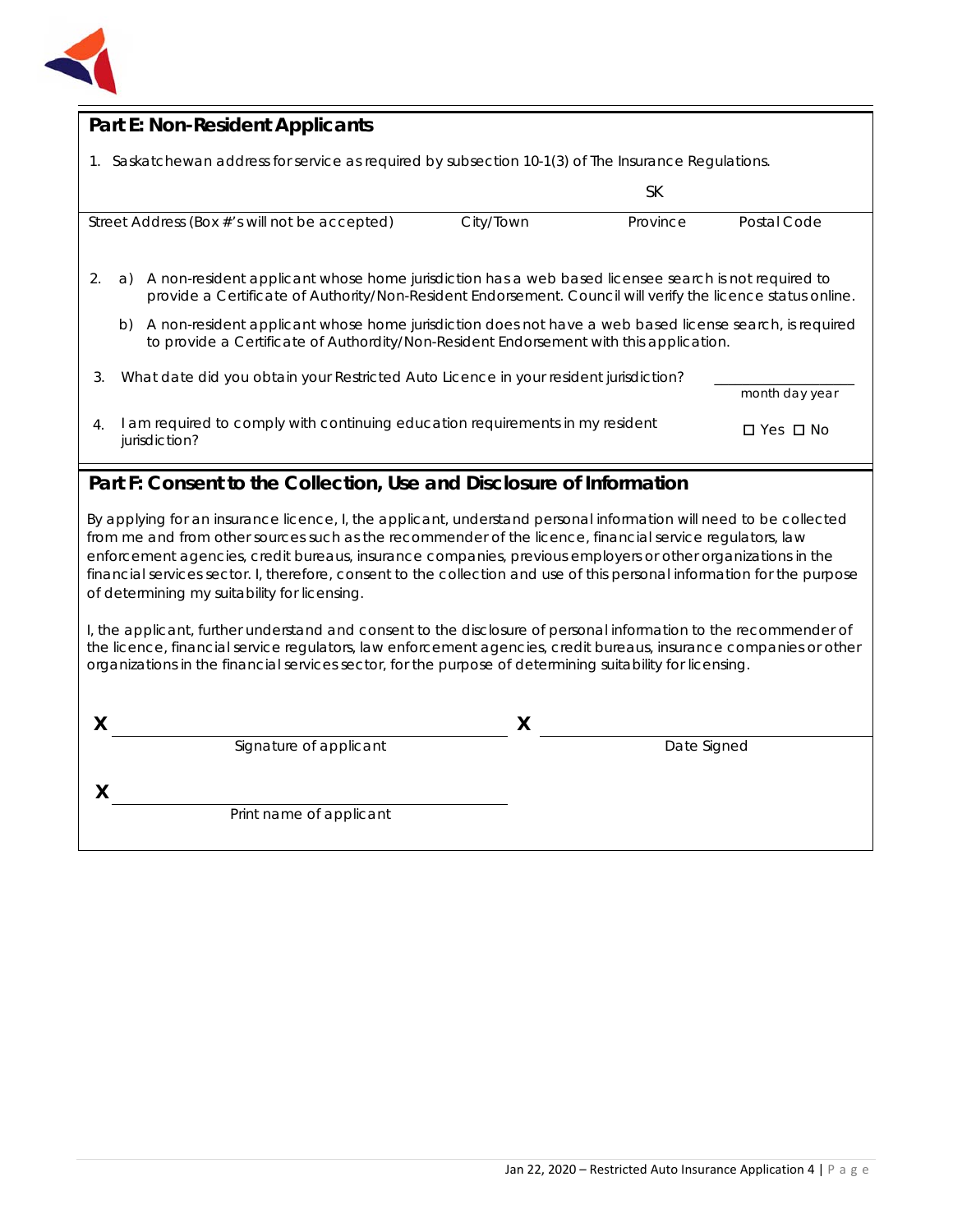

## **Part G: Declaration**

The making of a false statement on this application constitutes a material misstatement and may result in the refusal of this application and the subsequent suspension or cancellation of any licence issued. This application is required to be personally signed by the applicant named herein.

I, \_\_\_\_\_\_\_\_\_\_\_\_\_\_\_\_\_\_\_\_\_\_\_\_\_\_\_\_\_\_\_\_\_\_\_\_\_\_\_, solemnly declare that all statements and answers in the foregoing application including attachments are true and correct, and I make this solemn declaration conscientiously believing it to be true, and knowing that it is of the same force and effect as if made under oath.

|   | $\mathbf{v}$ |
|---|--------------|
| X | Λ            |

Signature of applicant Date Signed

## **Part H: Recommender Declaration**

To be completed by the Designated Representative that is recommending you.

| Applicant Name |                                                                                               |
|----------------|-----------------------------------------------------------------------------------------------|
| Please Print   | is hereby recommended to act as a Restricted Auto Insurance Agent for the Property & Casualty |
|                | Agency named herein.                                                                          |

Legal Name of Agency *Please Print* 

The Designated Representative of the Property & Casualty Agency certifies that the qualifications and business record of the applicant have been investigated and that the applicant is suitable to receive a licence.

To the best of my knowledge, information and belief, all statements and answers contained in the foregoing application are true and correct, and that the applicant has completed this application.

**IT IS UNDERSTOOD THAT IF THE APPLICANT NAMED HEREIN IS TERMINATED BY US, WRITTEN NOTICE, INCLUDING THE REASONS FOR TERMINATION, WILL BE GIVEN TO THE GENERAL INSURANCE COUNCIL OF SASKATCHEWAN, IMMEDIATELY.**

**Print Legal Name of Designated Representative OR Authorized Official of Designated Representative** 

**Designated Representative OR Authorized Official of Designated Representative Signature** 

**Date Signed** 

 $($  ) - ( ) -

Telephone **Fax** Fax **E-mail Address** 

## **THE ABOVE APPLICANT WILL NOT ACT AS AN AGENT UNTIL THE LICENCE IS ISSUED**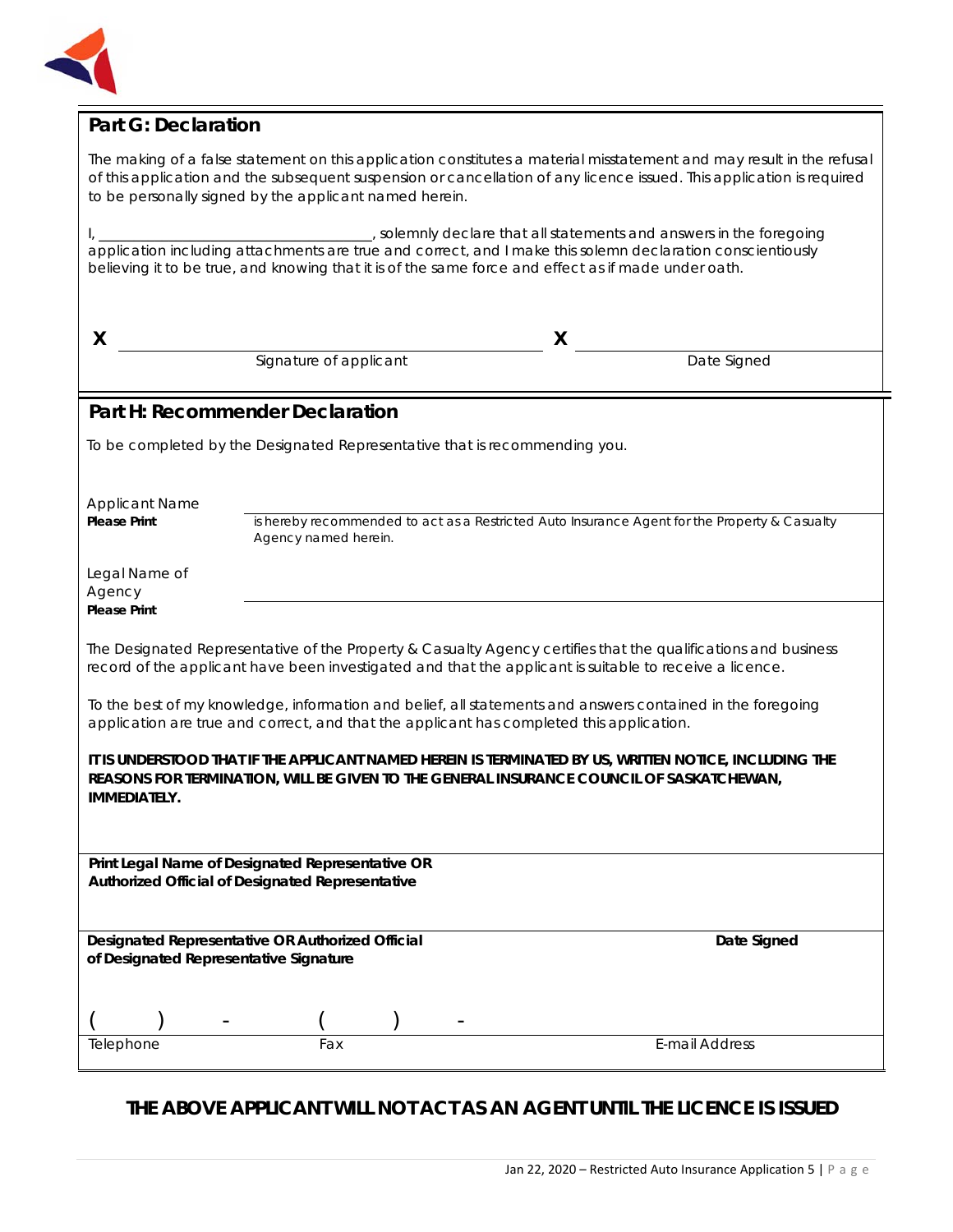



#### **Attachments to the application form**

Part A – copy of your work permit or Immigrant Visa, and details, if applicable Part B, C, D – copies of all necessary documentation Provide the Security Clearance Report Payment of licence fee

| Payment information (Please choose a payment option below) |              |                                                |                                                                                                                                             |
|------------------------------------------------------------|--------------|------------------------------------------------|---------------------------------------------------------------------------------------------------------------------------------------------|
|                                                            |              | Cheque or money order enclosed for full amount | Make cheque or money order payable to the:<br>Insurance Councils of Saskatchewan.<br>An NSF charge of \$25 will apply for returned cheques. |
|                                                            |              | Charge credit card for the full amount         |                                                                                                                                             |
|                                                            |              | <b>VISA</b>                                    | <b>Card Number</b>                                                                                                                          |
|                                                            | $\mathsf{L}$ |                                                |                                                                                                                                             |
|                                                            |              | MasterCard                                     | Expiry Date (MM/YY)                                                                                                                         |
|                                                            |              |                                                |                                                                                                                                             |
|                                                            |              |                                                | Signature                                                                                                                                   |
|                                                            |              |                                                |                                                                                                                                             |
|                                                            |              |                                                | Print name of applicant                                                                                                                     |
|                                                            |              |                                                |                                                                                                                                             |

Licensing Department Insurance Councils of Saskatchewan 310, 2631 – 28th Avenue Regina SK S4S 6X3

.

Tel: 306.347.0862 Fax: 306.347.0525

www.skcouncil.sk.ca